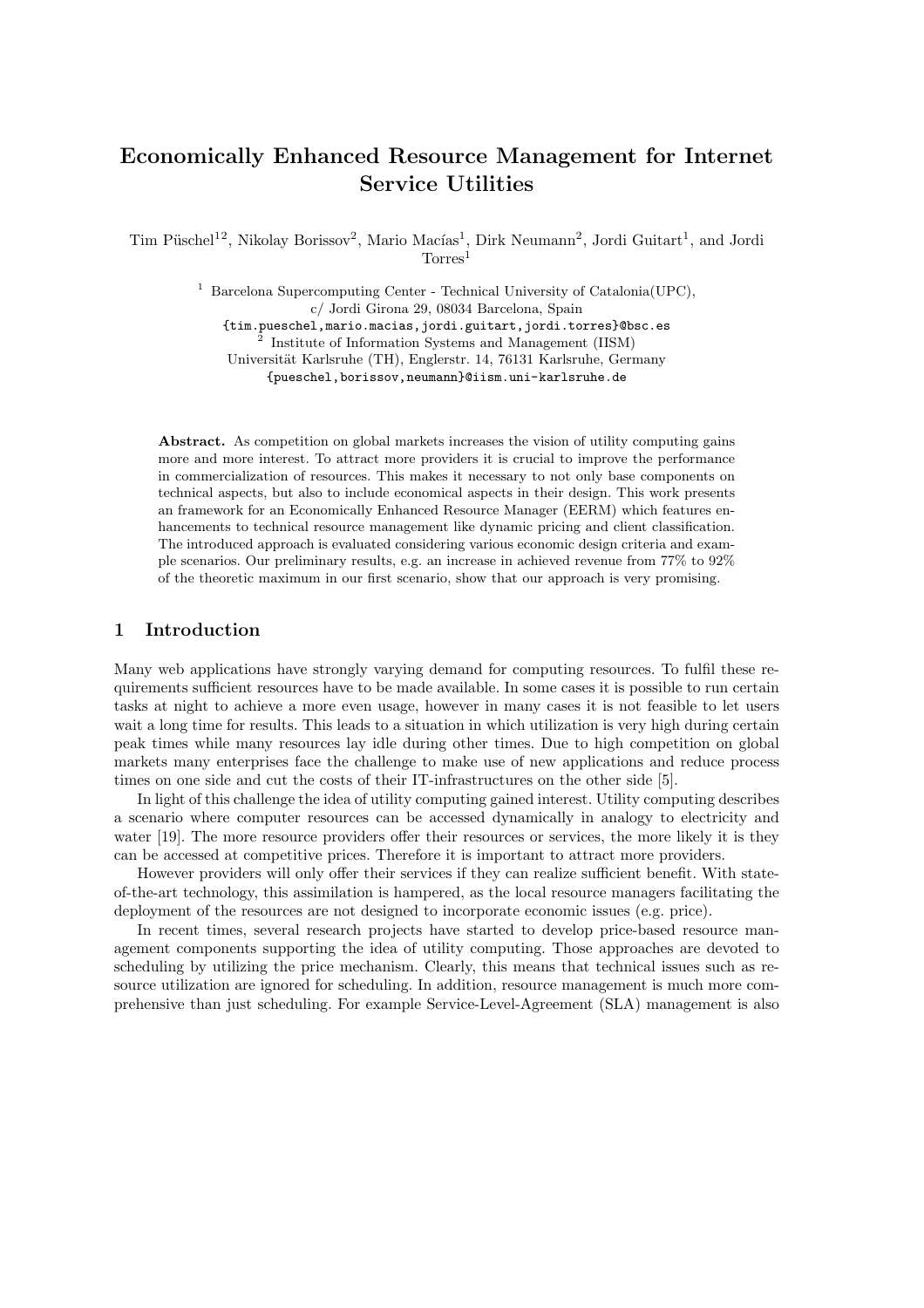part of resource management that is often omitted in economic approaches. This plays a role when deciding which already ongoing jobs to cancel in overload situations to maintain system stability.

To improve performance in the commercialization of distributed computational resources decisions about the supplied resources and their management should be based on both technical and economic aspects [12]. Hence, this paper is an interdisciplinary work taking into account aspects from computer science and economics. We will explore the use of economic enhancements such as client classification and dynamic pricing to resource management.

Technical resource management systems typically offer the possibility to include priorities for user groups. In purely price-based schedulers it is not possible to distinguish important from unimportant partners, as only current price matters for the allocation. We will motivate that client classification should be integrated into economically enhanced resource management systems. Essentially, there are two main reasons to do so: First, client classification allows the inclusion of long-term oriented relationships with strategically important customers so-called credential components. Second, client classification can be used as an instrument of revenue management, which allows skimming off consumer surplus. The main contribution of this paper is to show how technical parameters can be combined into an economically enhanced resources management that increases revenue for the local resource sites.

# 2 Motivational Scenarios

### 2.1 Organisation Selling Spare Resource Capacity

An organisation offers different web services for internal use. However the utilization of the resources is uneven. During certain times there is only a low load, the resources are almost idle, and at other times users have to wait for their results very long. Therefore the organisation decides to buy more capacity on the market when needed and sell its spare capacity when the load is low. When accepting jobs users from within the organisation should always be preferred. To provide and communicate a good dynamic evaluation of resources, market mechanisms are also used for internal users. This also gives internal users an incentive to run their jobs during times of low utilization. Internal users also receive a significant discount compared to external users.

### 2.2 Resource/Service Provider with Preferred Customers

A big service provider maintains a data center whose resources are sold. The service provider already has a number of clients but still has a high spare capacity. Therefore he joins a marketplace to find new clients and optimize capacity utilization. To maintain the good relations with the current clients and encourage regular use of its services the provider offers a preferred client contract. Preferred clients receive a discount on the reservation price and soft preference when accepting jobs. Soft preference means that their bids are increased by a certain amount for the winner determination. When offering the same price the preferred client is chosen over the external client, but the standard client has the chance to outbid the preferred client. Prices should be calculated dynamically based on utilization, client classification, estimated demand and further pricing policies of the provider.

### 3 Economically Enhanced Resource Management

To improve performance in the commercialization of distributed computational resources and increase the benefit of service providers we propose the introduction of various economic enhancements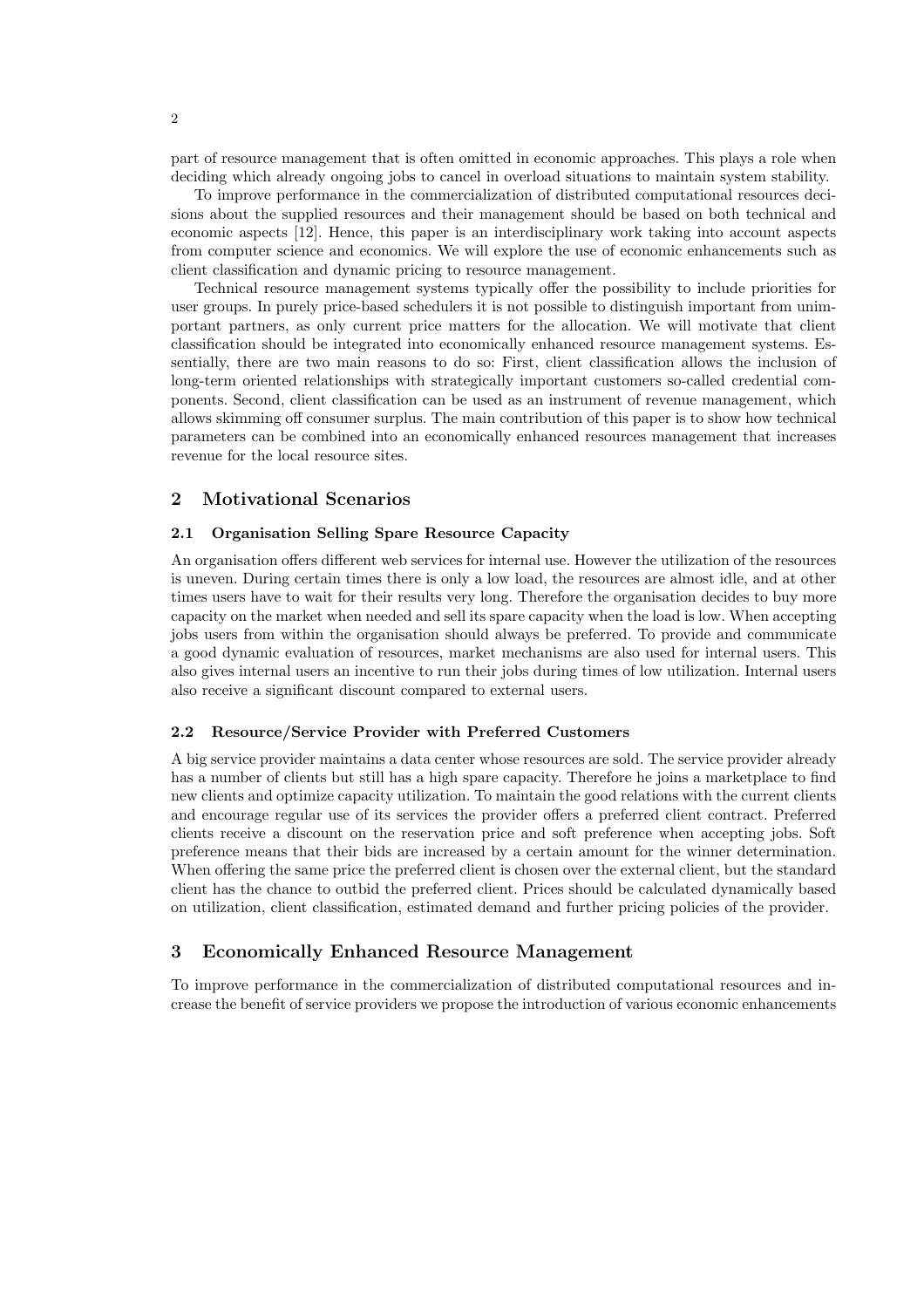into resource management. This chapter first describes the objectives and requirements for the enhancements, then follows a description of the key mechanisms that are to be integrated in the EERM. The chapter ends with a description of the architecture and the components of the EERM.

### 3.1 Objectives and Requirements

The main goals of these enhancements are to link technical and economical aspects of resource management and strengthen the economic feasibility. This can be achieved by establishing more precise price calculations for resources, taking usage of the resources, performance estimations and business policies into account. The introduced mechanisms should be be able to deal efficiently with the motivational scenarios given earlier. This means they have to feature *client classification*, different types of *priorities* for jobs from certain clients, *reservation* of a certain amount of resources for important clients, and *dynamic calculation of prices* based on various factors. In addition to these requirements the system should also offer quality of service (QoS) and be able to deal with situations in which parts of the resources fail. To adapt to different scenarios and business policies of different situations it should be highly flexible and configurable via policies.

When designing mechanisms various economic design criteria [4], [20] should be considered. These following criteria apply to the respective features as well as the overall system and the market mechanisms it is embedded in.

Individual Rationality. An important requirement for a system is that it is individual rational on both sides, i.e. both providers and clients have to have a benefit from using the system.

Simplicity and Computational Costs. While the enhancements introduce some additional factors and they should not introduce any unnecessary complexity. Similarly client classification, quality of service and dynamic pricing add some additional computational complexity, however they should not add any intractable problems and its benefits should outweigh its costs.

Revenue Maximization. A key characteristic for resource providers is revenue maximization or more general utility maximization.

Incentive Compatibility. Strategic behaviour of clients and providers can be prevented if a mechanism is incentive compatible. Incentive compatibility means that no other strategy results in a higher utility than reporting the true valuation.

 $Efficiency$ . There are different types of efficiency. The first one considered here is pareto optimimality. An allocation is considered pareto optimal if no participant can improve its utility without reducing the utility of another participant. The second efficiency criterion is allocative efficiency. A mechanism is called allocative efficient if it maximizes the sum of individual utilities.

#### 3.2 Key Features

The motivational scenarios and the further requirements lead to four key features the of the EERM presented in this work.

Quality of Service. The first feature is quality of service. This can be broken down into two aspects. The first aspect is to assure adequate performance during normal operation of the resources. Overload situations can lead to reduced overall performance [17] and thereby can result in breaking QoS agreements between the provider and clients. Thus it is necessary to have a mechanism that ensures that jobs will not be accepted if they result in an overload situation. The second aspect of quality of service regards situations in which parts of the resources fail. To be able to fulfill all SLAs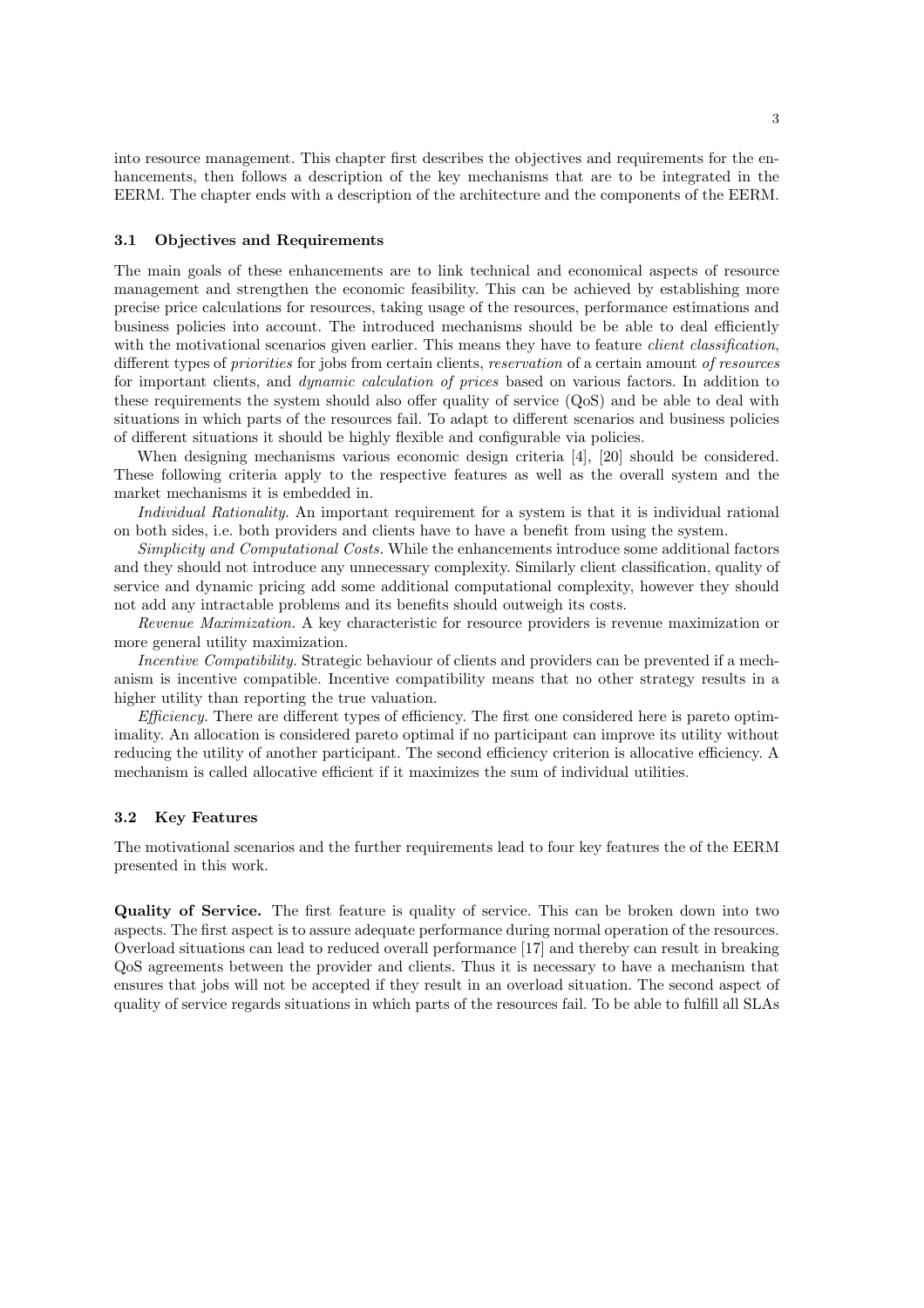even in situations of partial resource failure it would be necessary to keep an adequate buffer of free resources. Where this is not feasible there should at least be a mechanism that ensures that those SLAs that can be kept with the available resources are fulfilled. This can be done by suspending or cancelling those jobs that can not be finished in time due to the reduced availability of resources.

Job Cancellation. Related to QoS is the feature automatic job suspension and cancellation. It is needed to ensure quality of service in situations where problems arise, i.e. parts of the resources fail or the estimations of the utilization were to optimistic. Cancellation of lesser important jobs to free capacity for incoming jobs with higher importance, i.e. jobs from a client with a higher classification or a jobs that deliver significantly more revenue is also possible.

Dynamic Pricing. Another enhancement is dynamic pricing based on various factors. [21] shows an approach for a pricing function depending on a base pricing rate and a utilization pricing rate. However the price can depend not only on current utilization but also on other factors such as projected utilization, client classification, and projected demand. Pricing should also be contingent on the demand on the market. This feature can be either implemented in the EERM or in a dedicated component responsible for trading. This agent would request a price based on factors including utilization of the resources and client classification. from the EERM and then calculate a new price taking the situation on the market into account.

Client Classification. Earlier giving clients different privileges was mentioned, e.g. by discriminating on factors like price and quality of service. This part describes the factors that can be used to differentiate various client classes.

Price Discrimination. Price discrimination or customer-dependent pricing is one way to differentiate between different classes of clients. One idea to achieve this is introducing Grid miles [16] in analogy to frequent flyer miles. Clients could be offered a certain amount of free usage of the resources or a 10% discount after spending a certain amount of money.

Reservation of Resources. For certain users it may be very important to always have access to the resources. This class of users could be offered a reservation of a certain amount of resources. One option is to reserve a fixed share of resources for a certain class of users another possibility is to vary this share depending on the usage of the system.

Priority on Job Acceptance. Another option is to use a client priority on job acceptance. When the utilization of the system is low jobs from all classes of clients are accepted but when the utilization of the resources rises and there is competition between the clients for the resources, jobs from certain clients are preferred. There are two types of priorities: strict priorities and soft priorities.

- $-$  *Strict priority* means that if a job from a standard client and a client with priority compete for acceptance, the job from the client with priority always wins. Jobs from clients with priority are always preferred, thus there is no real competition between the different classes of clients.
- $-$  Soft priority means jobs from clients with priority are generally preferred but standard clients have the chance to outbid clients with priority. Thus soft priority is essentially a discount on the reservation price or bid that may only apply in certain situation, i.e. when utilization exceeds a certain threshold.

4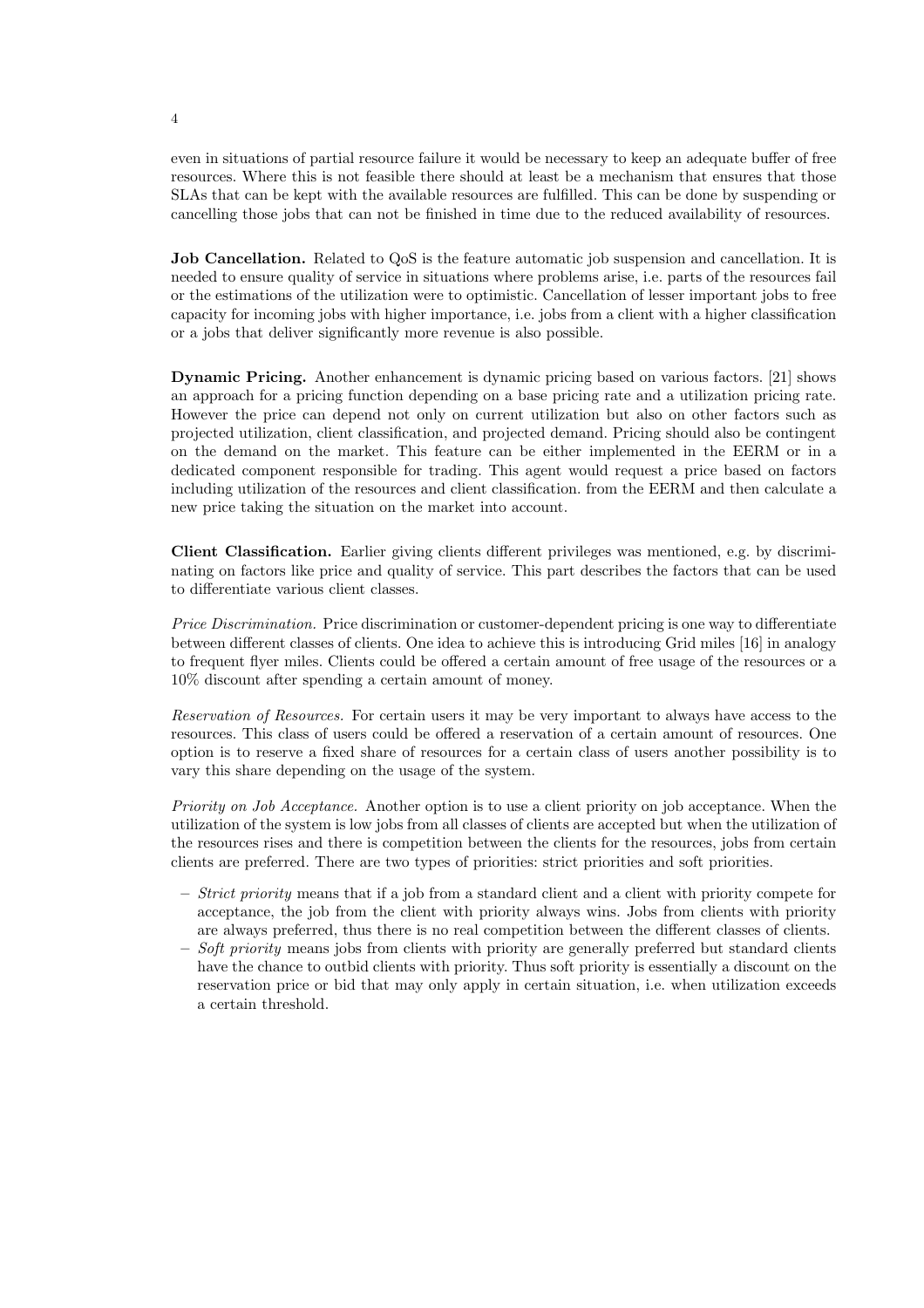Quality of Service. Another factor where differentiation for classes of clients is possible is quality of service. For some classes of clients quality of service is offered, for others not. Offering different levels of quality of service for different classes of clients is also possible. An example for this would be offering different risk levels [7].

# 4 Architecture of the EERM

This part describes the architecture of the EERM that was designed based on the requirements and key features. It includes a description of the components with the aid of sequence diagrams. An overview of the architecture of the EERM can be seen in Fig. 1.



Fig. 1. EERM Architecture

The EERM interacts with various other components, namely a Grid Market Middleware, a Monitoring component and the Resource Fabrics. The Grid Market Middleware represents the middleware responsible for querying prices and offering the services on the Grid market. The Monitoring is responsible for monitoring the state and the performance of the resources and notifying the System Performance Guard in case of problems. Additionally data collected by the Monitoring is used by the Estimator component to for its predictions. Resource Fabrics refers to Grid Middlewares such as Condor [15] or Globus [9].

Economy Agent. The Economy Agent is responsible for deciding whether incoming jobs are accepted and for calculating their prices. These calculations can be used both for negotiation as well as bids or reservation prices in auctions. Figure 2 shows the sequence of a price request. First the Economy Agent receives a request from a market agent. Then it checks whether the job is technically and economically feasible and calculates a price for the job based on client category, resource status, economic policies and predictions of future job executions from the estimator component.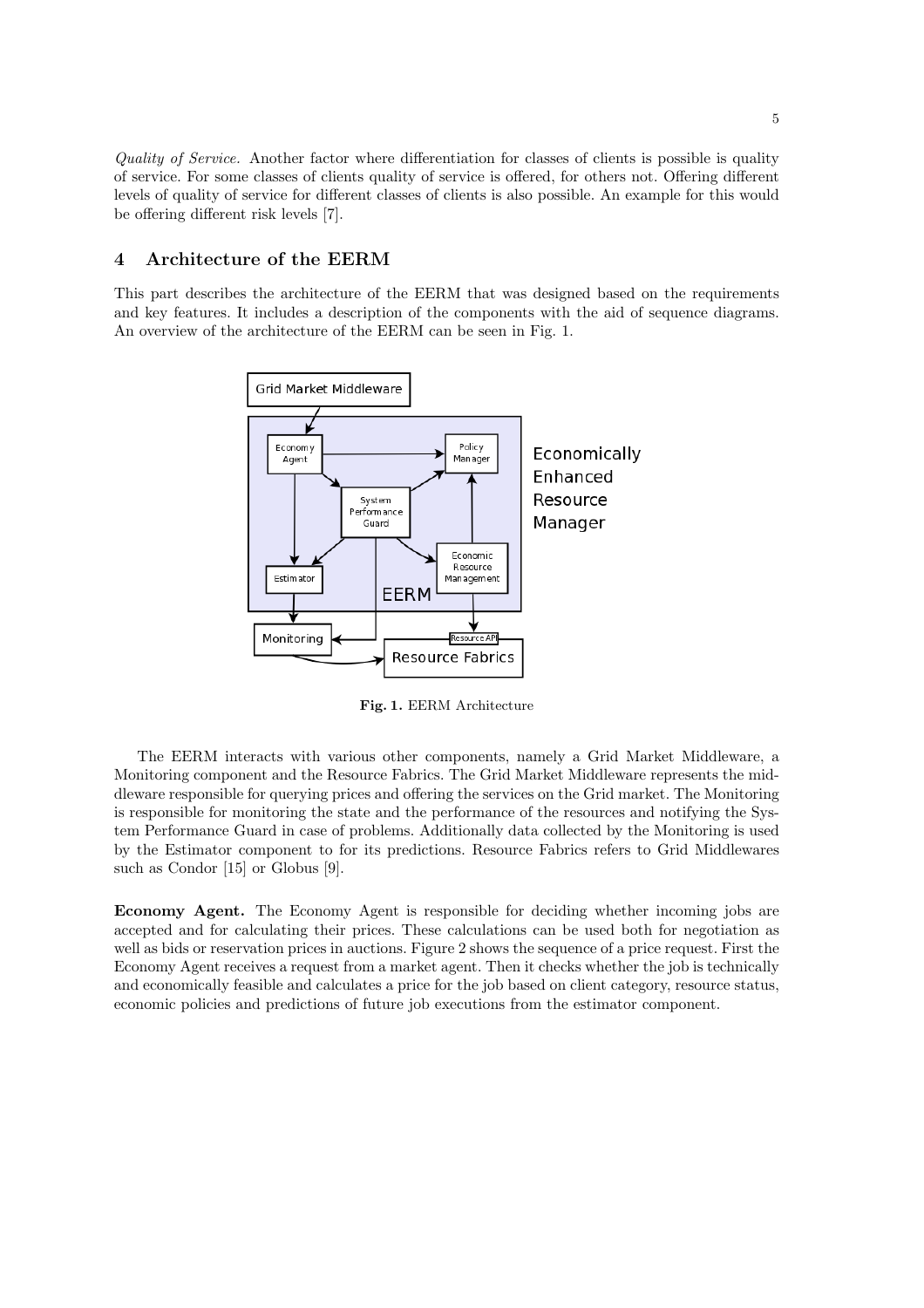

Fig. 2. Sequence Diagram Price Request

Estimator. The Estimator component calculates the expected impact on the utilization of the resources. This is important to prevent reduced performance due to overload [17], furthermore the performance impact can be used for the calculation of prices. This component is based on work by Kounev et al. using online performance models [13],[14].

System Performance Guard. The System Performance Guard is responsible for ensuring that the accepted SLAs can be kept. In case of performance problems with the resources it is notified by Monitoring. After checking the corresponding policies it determines if there is a danger that SLAs cannot be fulfilled. It then takes the decision to suspend or cancel jobs to ensure the fulfilment of the other SLAs and maximize overall revenue. Figure 3 shows a typical sequence for such a scenario. Jobs can also be cancelled when capacity is required to fulfil commitments to preferred clients.

Policy Manager. To keep the EERM adaptable the Policy manager stores and manages policies concerning client classification, job cancellation or suspension, etc. Policies are formulated in the Semantic Web Rule Language (SWRL) [11]. All features of the EERM require the respective components to be able to communicate with the Policy Manager and base their decisions on the corresponding policies. A simple example from a pricing policy in SWRL is the following rule which expresses that if the utilization is between 71% and 100% there is a surcharge of 50:

Utilization(?utilization) ∧ InsideUtilizationRange(?utilization, "71%  $-$  100%")  $\Rightarrow SetSurcharge(?utilization surface, "50")$ 

Economic Resource Management. The Economic Resource Management is responsible for the communication with the local resource managers and influences the local resource management to achieve a more efficient global resource use.

# 5 Evaluation

The evaluation of this proposal consists of three parts. First an example scenario is described, then the results are presented and last the economic design criteria [4],[20] are considered.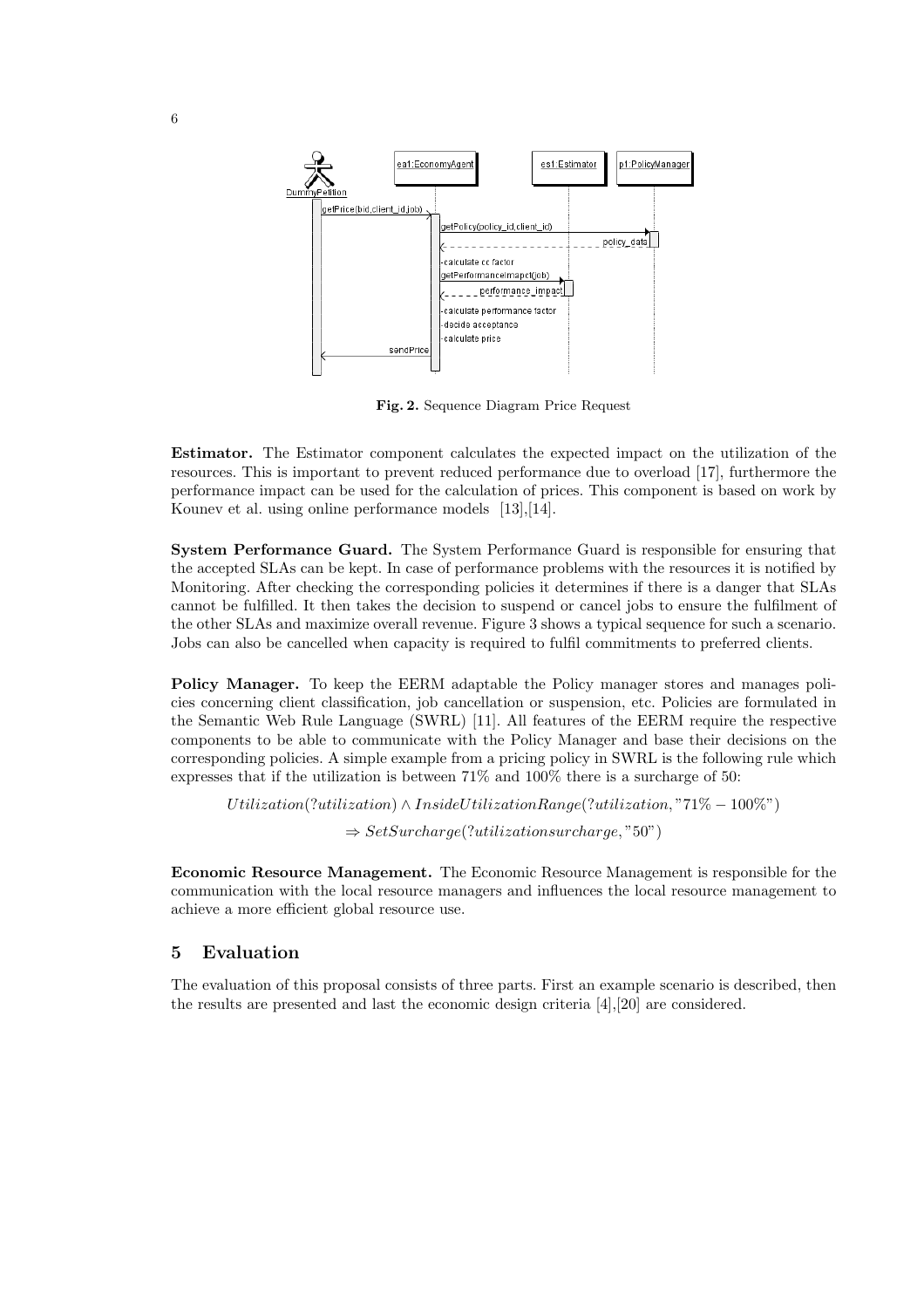

Fig. 3. Sequence Diagram System Performance Guard

#### 5.1 Example Scenario

The first part of the evaluation considers an example scenario. For this evaluation there were no actual jobs executed. The policies were manually applied and revenue, utilization and utilities calculated. The job information given in Table 1 and the following assumptions were used.

The total capacity is 100 and the jobs given in Table 1 will be available during the run. The system receives information about jobs one timeslot before they become available. The Gold-client only uses the provider when he is assured access to a certain capacity. In this case he is guaranteed a total capacity of 60 units, while being able to launch new jobs of up to 30 units per period.

Using this scenario as a basis four policies are evaluated. The following policies represent the some of the basic options - no enhancements, client classification with fixed reservation, dynamic pricing with reservation prices, and client classification with strict priority:

- Case I is an example without any EERM. In this case any job is accepted if there is enough capacity left to fulfil it.
- Case II features a simple form of client classification, there is a fixed reservation of 60% of the capacity for the Gold-client. There is no System Performance Guard.
- Case III features the EERM with utilization-based pricing and the System Performance Guard, but without client classification. The policy is to only accept jobs that offer a price higher than 1 currency unit per capacity unit and time slot if the job results in utilization over 80%. The unit price is determined by dividing the price by the total capacity used by a job over all periods.
- In case IV the EERM with client classification and the system performance guard is used. The policy is to accept only jobs from the Gold-client if the job would result in utilization higher than 70%. This policy which can be applied to the first motivational scenario when replacing "Gold-client" with "Internal".

To evaluate the ability of the EERM to adapt to problems with the resources there is also a second scenario. It includes a reduced capacity of 70 in  $t=7$  and a capacity of 60 in  $t=8$  due to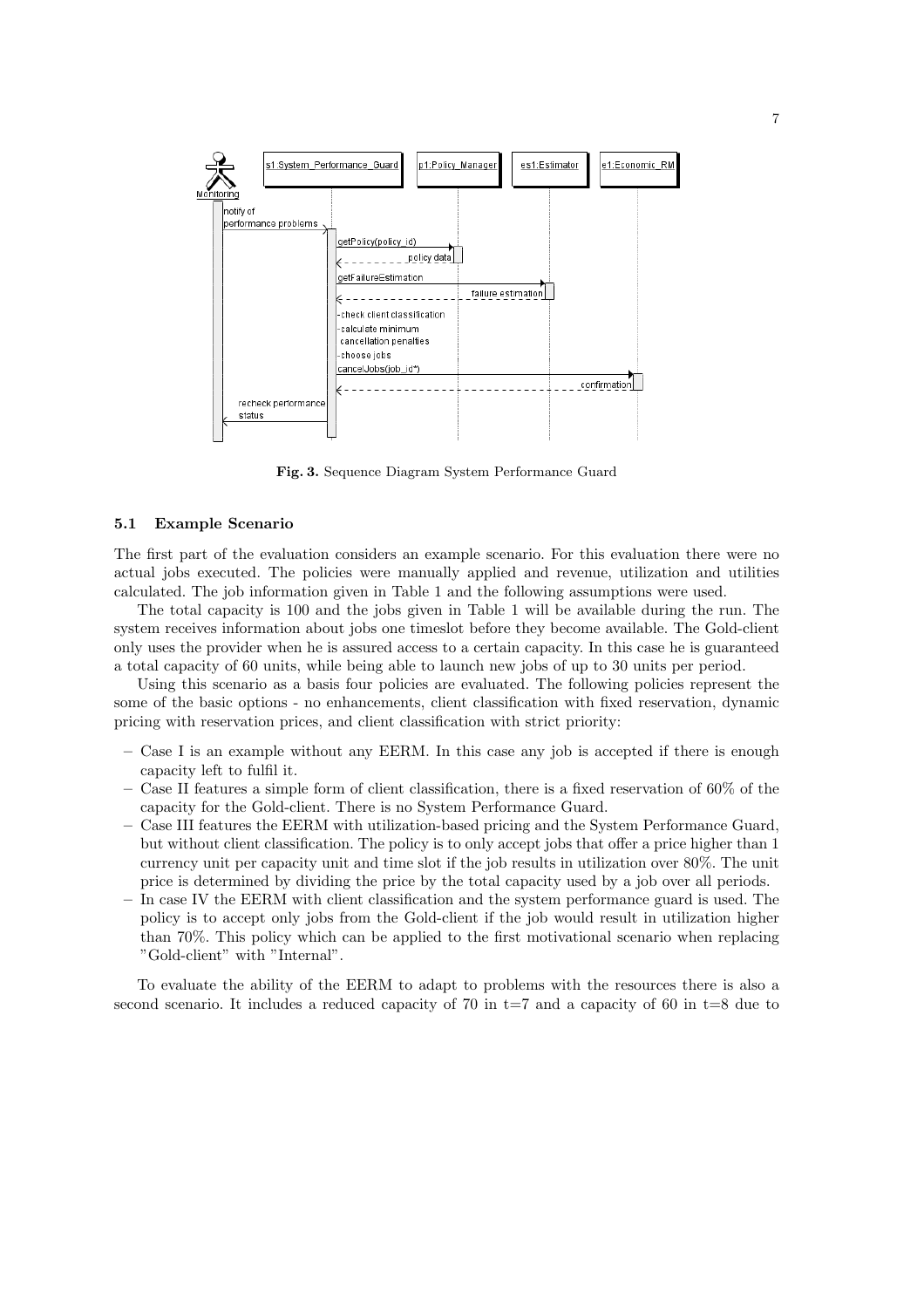| <b>Table 1.</b> Example scenario |  |
|----------------------------------|--|
|----------------------------------|--|

|             |                |    | Job Start Time End Time Capacity/t Client Class Price Penalty |               |     |          |
|-------------|----------------|----|---------------------------------------------------------------|---------------|-----|----------|
| A           | 1              | 3  |                                                               | 55 Standard   | 330 | $-82.5$  |
| B           | 1              | 5  |                                                               | 24 Standard   | 180 | $-30$    |
| $\rm C$     | 1              | 7  |                                                               | 20 Standard   | 140 | $-17.5$  |
| D           | $\overline{2}$ | 4  |                                                               | 20 Standard   | 120 | $-30$    |
| E           | 3              | 5  |                                                               | 15 Standard   | 90  | $-22.5$  |
| F           | 3              | 8  |                                                               | 20 Standard   | 120 | $-15$    |
| G           | 4              | 7  |                                                               | 20 Standard   | 160 | $-40$    |
| Η           | 4              | 9  |                                                               | 15 Standard   | 135 | $-22.5$  |
| L           | 5              | 10 |                                                               | 30 Standard   | 180 | $-22.5$  |
| Κ           | 5              | 8  |                                                               | 30 Standard   | 240 | $-60$    |
| L           | 6              | 8  |                                                               | 30 Standard   | 90  | $-11.25$ |
| М           | 6              | 9  |                                                               | 12.5 Standard | 50  | $-6.25$  |
| O           | 8              | 10 |                                                               | 20 Standard   | 90  | $-15$    |
| Ρ           | 9              | 10 |                                                               | 21 Standard   | 84  | $-21$    |
| Q           | 9              | 10 |                                                               | 30 Standard   | 90  | $-15$    |
| $\mathbf R$ | $\overline{2}$ | 6  |                                                               | 30 Gold       | 375 | $-187.5$ |
| S           | 5              | 8  |                                                               | 30 Gold       | 300 | $-150$   |
| T           | 7              | 10 |                                                               | $7.5$ Gold    | 75  | $-37.5$  |
| U           | 7              | 9  |                                                               | 20 Gold       | 150 | $-75$    |
| V           | 9              | 10 |                                                               | 20 Gold       | 100 | $-50$    |

unpredicted failure of resources. In the cases without the System Performance Guard it is assumed that the SLAs of jobs that end in periods that are overloaded due to the reduced capacity fail and that jobs that continue to run for more time can catch up and fulfil their SLAs. To assess the benefits of the EERM for providers and clients we compare their utility without and with EERM. Utility functions depend on the preferences of providers and clients. For the provider revenue is obviously a key criteria. Another factor that has to be considered is utilization. To allow for maintenance and reduce the effects of partial resource failure it is not in the interest of the provider to have a utilization that approaches 100%. In this example an average utilization of 80% is considered optimal. The following utility function for the provider considers the revenue per utilization while taking into account the optimal average utilization of the resources:

$$
u_{provider} = \frac{revenue}{n * averageutilization} * \frac{1}{1 + |0.8 - \frac{averageutilization}{100}|}
$$

For the client utility the idea is to weight the capacity needed by a job with its importance. The importance of a job for a client is expressed in the price per capacity unit the client is willing to pay for it. This results in the following client utility function, where  $P$  is the set of prices per unit (i.e. 2.5, 2, 1.5, 1):

$$
u_{client} = \sum_{l \in P} unitr price_l * \frac{allocatedjobcapacity_l}{totaljobcapacity_l}
$$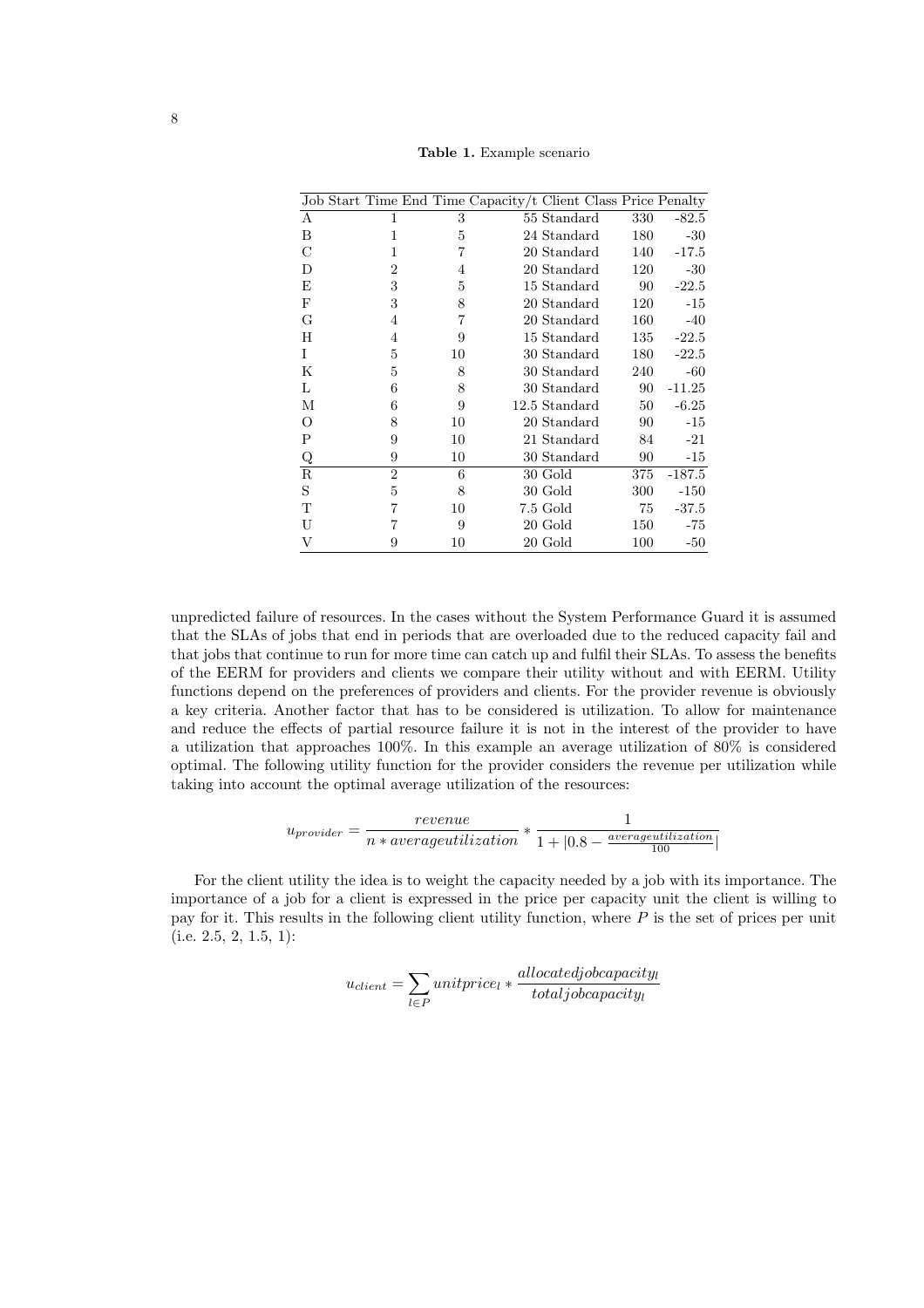### 5.2 Results

Table 2 shows the results of applying these 4 cases to the scenario given in Table 1.  $A^*$  is the allocation with maximum revenue that could be achieved if all job information was available before the first period. The table includes information about the completed jobs, the realized revenue, the average utilization of the providers resources, the provider utility, the client utility, and the proportion of the revenue in comparison with the A\*. Cases II, III and IV perform significantly better than the standard case I without any economical enhancements. Although the average utilization is lower than in case I the yielded revenue as well the provider's and the client's utility is higher.

Table 2. Result of the four cases

|    | Case Completed                     |      |      |      |                   | Revenue Avg Load $u_{provider}$ $u_{client}$ Revenue Proportion |
|----|------------------------------------|------|------|------|-------------------|-----------------------------------------------------------------|
|    | I A, B, C, G, H, L, M, O, P, Q     | 1349 | 89.7 |      | $1.37 \quad 3.10$ | 76.65%                                                          |
| H  | C, D, M, O, R, S, T, U, V          | 1400 | 71   | 1.81 | -3.33             | $79.55\%$                                                       |
|    | $III$ A, B, D, G, H, K, M, O, P, Q | 1479 | 84.7 |      | $1.67 \quad 3.25$ | 84.03%                                                          |
| IV | A, G, H, R, S, T, U, V             | 1625 | 73.5 |      | 2.08 3.87         | 92.33%                                                          |
|    | $A^*$ A, E, G, O, Q, R, S, T, U, V | 1760 | 81   |      | 2.15 3.53         | $100\%$                                                         |

Table 3 shows the results of applying the policies to the scenario with failure of parts of the resources in  $t=7$  and  $t=8$ . It can be seen that the improvement in cases III and IV is even more significant. In this situation case II is worse than case I regarding revenue, provider utility and client utility. This is caused by the lack of the System Performance Guard and thereby higher cancellation penalties of the jobs of the Gold-client. Case III delivers a significantly better utility for providers and clients. However since it doesn't include client classification it does not address the needs of the Gold-client. Case IV again delivers the best results regarding revenue, provider utility and client utility. Figure 4 shows the revenue proportion in the standard case (a) and with partial resource failure (b). In both cases III and IV the benefit of the System Performance Guard can be clearly seen, they deliver of 83.61% and 84.79% compared to the 56.56% of the standard case I.

Table 3. Result with partial resource failure

| Case Completed                  |      |         |       |      |                   | Failed Revenue Avg Load $u_{provider}$ $u_{client}$ Revenue Proportion |
|---------------------------------|------|---------|-------|------|-------------------|------------------------------------------------------------------------|
| $I$ A, B, H, L, M, P, Q         | C. G | 901.5   | 79.7  |      | $1.13 \quad 2.28$ | 56.56%                                                                 |
| II D, P, R, M, T, U, V          | C.S  | 786.5   | 66.2  |      | $1.04$ 2.23       | 49.34%                                                                 |
| III A, B, D, G, H, K, P, Q      | M    | 1332.75 | 74.95 | 1.69 | -3.05             | 83.61\%                                                                |
| $IV$ A, P, R, S, T, U, V        | G.H  | 1351.5  | 71.2  | 1.74 | - 3.31            | 84.79%                                                                 |
| $A^*$ A, E, P, Q, R, S, T, U, V |      | 1594    | 71.2  |      | $2.06 - 3.11$     | 100%                                                                   |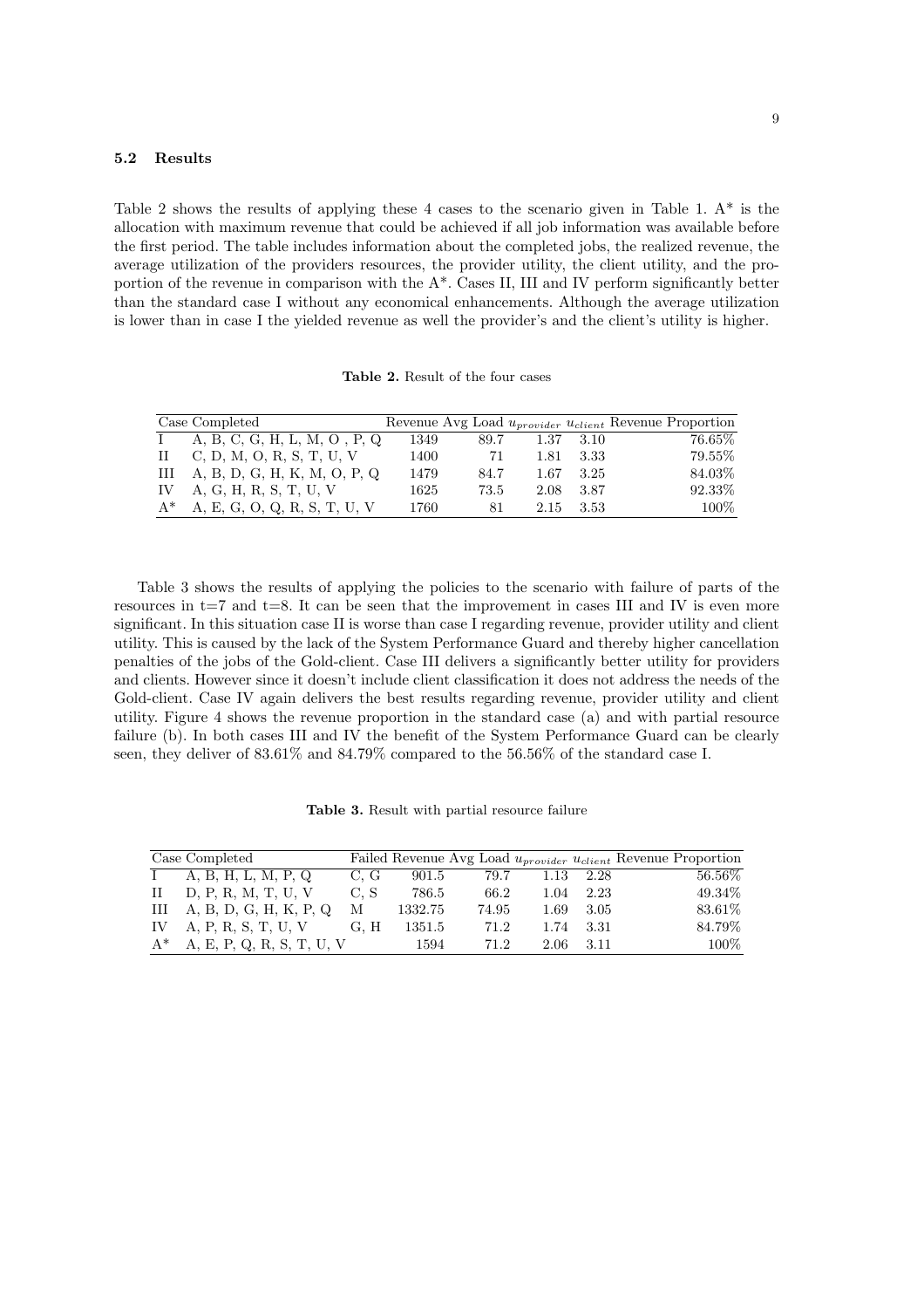

Fig. 4. Proportion of maximum revenue in the four cases

### 5.3 Economic Design Criteria

In cases III and IV of the example both sides have a clear benefit from using the respective mechanisms, hence individual rationality is achieved in these cases. The proposed mechanisms introduce some additional complexity but this is encapsulated in the EERM. They, however, do not introduce any NP-hard problems into the mechanism and the additional *computational cost* is limited. Another key characteristic for resource providers is revenue maximization. In the given example the policy of case IV delivers the highest revenue, provider utility and client utility among the options.

Whether the criterion of *incentive compatibility* is fulfilled depends on the market and classification mechanisms the EERM is embedded in. For the example a simple pay as you bid scheme is assumed. As this means that clients set their bids lower than their evaluation to achieve a benefit incentive compatibility is not given in the example. If, however, embedded in an allocation and pricing mechanism that is incentive compatible the EERM serves to give more precise valuations for the jobs.

Efficiency also depends on the mechanisms the EERM is embedded in. For the example we used a scenario where the provider decides whether jobs are accepted. Obviously the provider is mainly concerned with maximizing its own utility. Therefore it does not guarantee the maximum total utility. The EERM can also be embedded in efficient market mechanisms serving to give a more precise valuations of the jobs.

## 6 Related work

There is related work covering different aspects of our work. [8] discusses the application of economic theories to resource management. [1] presents an architecture for autonomic self-optimization based on business objectives. Elements of client classification such as price discrimination based on customer characteristics have been mentioned in other papers [16], [3]. They did however not consider other discrimination factors. [6] describes data-mining algorithms and tools for client classification in the electricity grids but concentrate on methods for finding groups of customers with similar behaviour. An architecture for admission control on e-commerce websites that prioritizes user sessions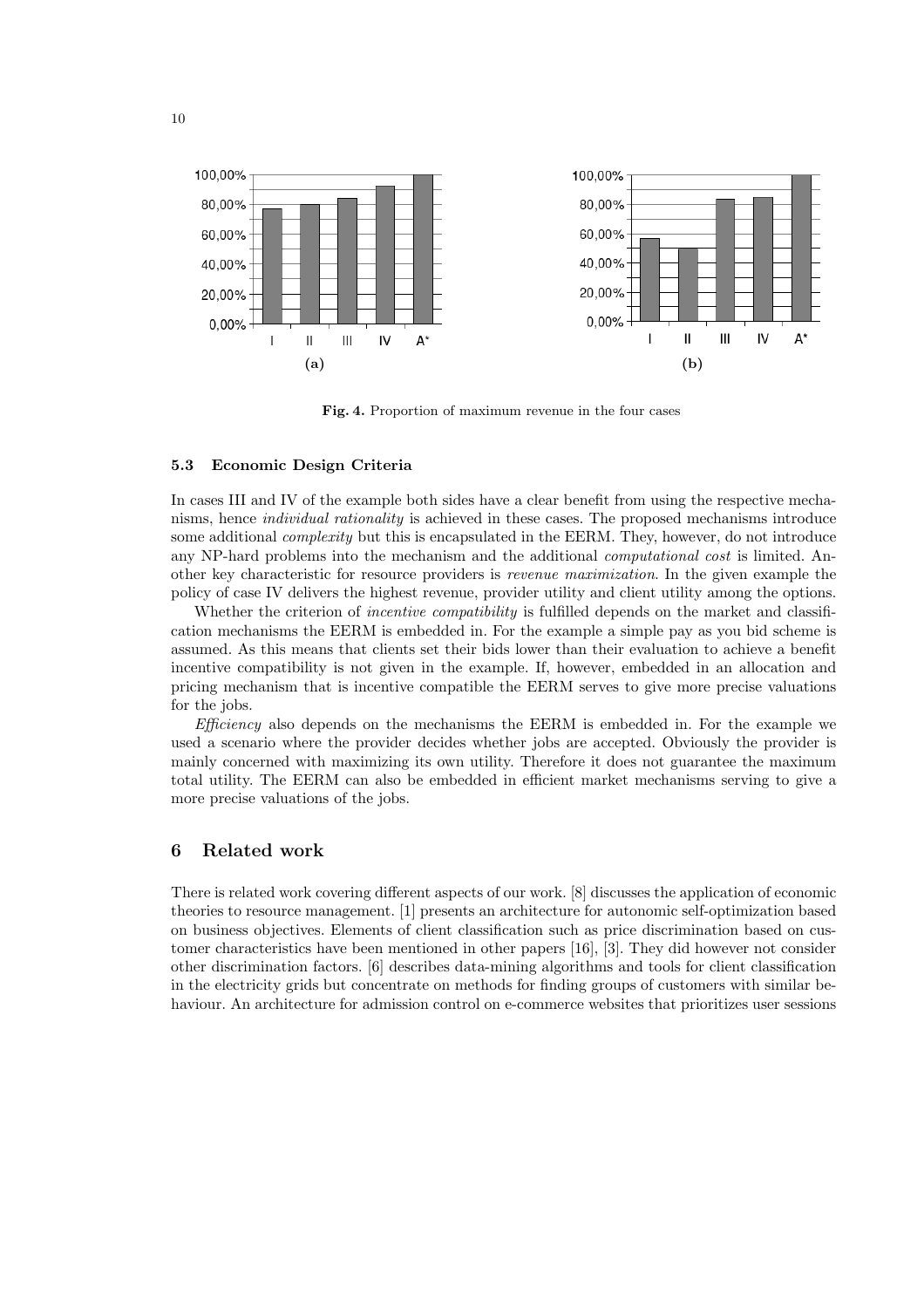based on predictions about the user's intentions to buy a product is proposed in [18]. [2] presents research on how workload class importance should be considered for low-level resource allocation.

One approach to realize end-to-end quality of service is the Globus Architecture for Reservation and Allocation (GARA) [10]. This approach uses advance reservations to achieve QoS. Another way to achieve autonomic QoS aware resource management is based on online performance models [13], [14]. They introduce a framework for designing resource managers that are able to predict the impact of a job in the performance and adapt the resource allocation in such a way that SLAs can be fulfilled. Both approaches do not consider achieving QoS in case of partial resource failure. Our work makes use of the second approach and adds the mechanism of Job Cancellation.

The introduction of risk management to the Grid [7] permits a more dynamic approach to the usage of SLAs. It allows modelling the risk that the SLA cannot be fulfilled within the service level agreement. A provider can then offer SLAs with different risk profiles. However such risk modelling can be very complex. It requires information about the causes of the failure and its respective probabilities. Clients need to have the possibility to validate the accuracy and correctness of the providers risk assessment and risks have to be modelled in the SLAs.

# 7 Conclusion and Future Work

In this work various economical enhancements for resource management were motivated and explained. We presented a mechanism for assuring Quality of Service and dealing with partial resource failure without introducing the complexity of risk modelling. Flexible Dynamic Pricing and Client Classification was introduced and it was shown how these mechanisms can benefit service providers. Various factors and technical parameters for these enhancements were presented and explained.

Furthermore the preliminary architecture for an Economically Enhanced Resource Manager integrating these enhancements was introduced. Due to the general architecture and the use of policies and a policy manager this approach can be adapted to a wide range of situations.

The approach was evaluated considering economic design criteria and using an example scenario. The evaluation shows that the proposed economic enhancements enable the provider to increase his benefit. In the standard scenario we managed to achieve a 92% of the maximum theoretically attainable revenue with the enhancements in contrast to 77% without enhancements. In the scenario with partial resource failure the revenue was increased from 57% to 85% of the theoretical maximum.

The next steps will include refinement of the architecture as well as the implementation of the EERM. During this process further evaluation of the system will be done, e.g. by testing the system and running simulations. Another issue that requires further consideration is the generation of business policies for the EERM. Further future work in this area includes the improvement of price calculations with historical data and demand forecasting; the design of mechanisms for using collected data to determine which offered services deliver the most revenue and concentrate on them; the introduction of a component for automatic evaluation and improvement of client classification.

## 8 Acknowledgments

This work is supported by the Ministry of Science and Technology of Spain and the European Union (FEDER funds) under contract TIN2004-07739-C02-01 and Commission of the European Communities under IST contract 034286 (SORMA).